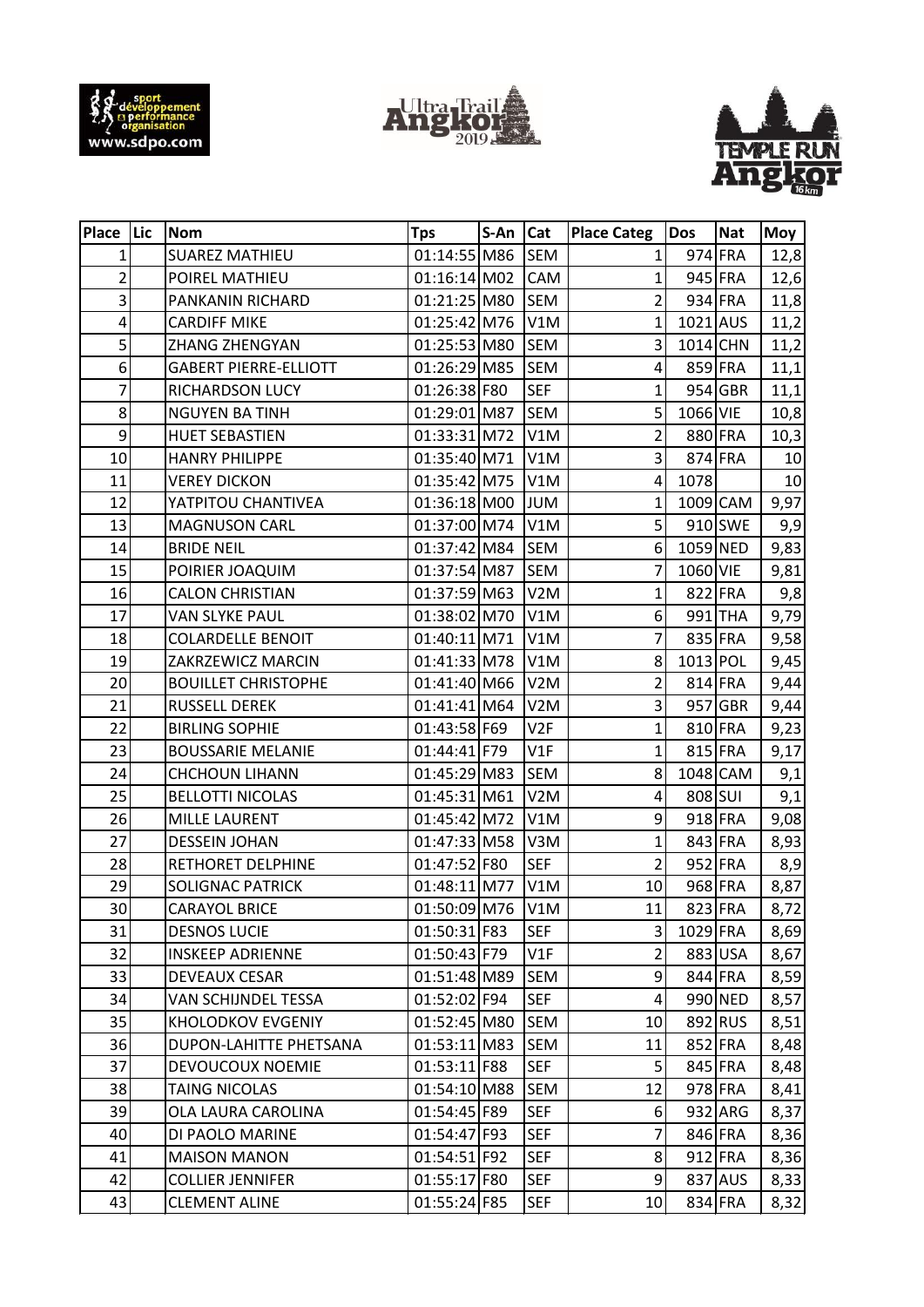





| Place Lic | <b>Nom</b>                 | <b>Tps</b>   | S-An | <b>Cat</b>       | <b>Place Categ</b> | <b>Dos</b> | <b>Nat</b> | Moy            |
|-----------|----------------------------|--------------|------|------------------|--------------------|------------|------------|----------------|
| 44        | <b>KATZ CHRISTEL</b>       | 01:55:25 F72 |      | V1F              | 3                  | 1065 FRA   |            | 8,32           |
| 45        | <b>KATZ VICTOR</b>         | 01:55:26 M67 |      | V <sub>2</sub> M | 5                  | 1064 FRA   |            | 8,32           |
| 46        | <b>WEILER CLAIRE</b>       | 01:55:32 F76 |      | V1F              | 4                  | 1002 PHI   |            | 8,31           |
| 47        | MANAUDOU LAETITIA          | 01:55:39 F78 |      | V1F              | 5                  |            | 914 FRA    | 8,3            |
| 48        | HORN BUNCHANTOL            | 01:55:49 M75 |      | V1M              | 12                 |            | 1035 CAM   | 8,29           |
| 49        | <b>CHARZAT SEVERINE</b>    | 01:55:52 F69 |      | V <sub>2F</sub>  | $\overline{2}$     |            | 829 FRA    | 8,29           |
| 50        | <b>LAMERS JAMIE</b>        | 01:55:53 F82 |      | <b>SEF</b>       | 11                 |            | 900 USA    | 8,28           |
| 51        | <b>MAK SUON</b>            | 01:56:34 M94 |      | <b>SEM</b>       | 13                 |            | 1056 CAM   | 8,24           |
| 52        | <b>DURIAUD MARIE-ALICE</b> | 01:56:43 F93 |      | <b>SEF</b>       | 12                 |            | 853 FRA    | 8,23           |
| 53        | STELZHAMMER THOMAS         | 01:57:16 M81 |      | <b>SEM</b>       | 14                 |            | 973 AUT    | 8,19           |
| 54        | <b>CROUZAT TESSIE</b>      | 01:57:27 F80 |      | <b>SEF</b>       | 13                 | 1019 IND   |            | 8,17           |
| 55        | <b>GIRARD FREDERIQUE</b>   | 01:57:27 F72 |      | V1F              | 6                  |            | 865 FRA    | 8,17           |
| 56        | CHHAYADA LIM               | 01:57:40 M80 |      | <b>SEM</b>       | 15                 |            | 831 CAM    | 8,16           |
| 57        | <b>ALCOCK SEAN</b>         | 01:57:52 M67 |      | V <sub>2</sub> M | 6                  |            | 801 RSA    | 8,14           |
| 58        | <b>BRISSET JULIEN</b>      | 01:59:39 M80 |      | <b>SEM</b>       | 16                 |            | 820 FRA    | 8,02           |
| 59        | <b>FELLET CYRIELLE</b>     | 01:59:39 F87 |      | <b>SEF</b>       | 14                 |            | 856 FRA    | 8,02           |
| 60        | NEYVOZ AURELIE             | 01:59:48 F74 |      | V1F              | 7                  |            | 927 FRA    | 8,01           |
| 61        | PERALTA LESSER FEDERICO    | 02:00:00 M83 |      | <b>SEM</b>       | 17                 |            | 941 ARG    | 8 <sup>1</sup> |
| 62        | <b>MOORE MOLLY</b>         | 02:00:39 F72 |      | V1F              | 8                  |            | 922 USA    | 7,96           |
| 63        | <b>NEZAN SOPHIE</b>        | 02:00:40 F85 |      | <b>SEF</b>       | 15                 |            | 928 FRA    | 7,96           |
| 64        | <b>KUME RANKO</b>          | 02:00:41 F73 |      | V1F              | 9                  |            | 898 JPN    | 7,95           |
| 65        | <b>BREUVART MANON</b>      | 02:00:45 F77 |      | V1F              | 10                 |            | 818 FRA    | 7,95           |
| 66        | CAVEY JEAN-CHARLES         | 02:01:07 M55 |      | V3M              | 2                  | 1075 FRA   |            | 7,93           |
| 67        | <b>CAVEY ADRIEN</b>        | 02:01:08 M83 |      | <b>SEM</b>       | 18                 | 1076 FRA   |            | 7,93           |
| 68        | RATH SOVANNITA             | 02:01:09 F00 |      | <b>JUF</b>       | $\mathbf{1}$       |            | 1046 CAM   | 7,92           |
| 69        | <b>REVERCHON CECILE</b>    | 02:02:07 F76 |      | V1F              | 11                 |            | 953 FRA    | 7,86           |
| 70        | <b>GILPIN MARGARET</b>     | 02:02:26 F70 |      | V1F              | 12                 |            | 864 NZL    | 7,84           |
| 71        | <b>MOLINE RAPHAEL</b>      | 02:02:33 M76 |      | V1M              | 13                 |            | 920 FRA    | 7,83           |
| 72        | <b>ELMERICH JULIETTE</b>   | 02:02:41 F89 |      | <b>SEF</b>       | 16                 |            | 854 FRA    | 7,83           |
| 73        | <b>BRYANT JEN</b>          | 02:03:00 F68 |      | V <sub>2F</sub>  | 3                  | 1067 GBR   |            | 7,8            |
| 74        | <b>HICKMAN MIKE</b>        | 02:03:00 M71 |      | V1M              | 14                 | 1068 GBR   |            | 7,8            |
| 75        | <b>NASH STEVE</b>          | 02:03:00 M68 |      | V <sub>2</sub> M | 7                  |            | 926 GBR    | 7,8            |
| 76        | <b>BALSEMIN JEAN</b>       | 02:03:26 M80 |      | SEM              | 19                 |            | 806 FRA    | 7,78           |
| 77        | <b>DUFOURNIER JULES</b>    | 02:03:51 M77 |      | V1M              | 15                 |            | 849 FRA    | 7,75           |
| 78        | DOUANGMALA CLAIRE          | 02:03:51 F79 |      | V1F              | 13                 |            | 848 FRA    | 7,75           |
| 79        | PINVORASARN ORNUCHA        | 02:03:55 F69 |      | V2F              | 4                  |            | 943 THA    | 7,75           |
| 80        | <b>BRILLANT CHLOE</b>      | 02:04:49 F83 |      | <b>SEF</b>       | 17                 |            | 819 FRA    | 7,69           |
| 81        | <b>QUENECHDU PASCAL</b>    | 02:04:51 M67 |      | V <sub>2</sub> M | 8                  | 1063 FRA   |            | 7,69           |
| 82        | <b>COLAS JESSY</b>         | 02:04:52 M72 |      | V1M              | 16                 |            | 836 FRA    | 7,69           |
| 83        | <b>GOFFAUX CHARLOTTE</b>   | 02:04:52 F87 |      | <b>SEF</b>       | 18                 |            | 867 BEL    | 7,69           |
| 84        | PASQUESOONE LOUISE         | 02:05:10 F83 |      | <b>SEF</b>       | 19                 |            | 938 FRA    | 7,67           |
| 85        | <b>GENIEZ MARIE</b>        | 02:05:10 F85 |      | <b>SEF</b>       | 20                 |            | 862 FRA    | 7,67           |
| 86        | <b>ZUCKMEYER MARION</b>    | 02:05:32 F57 |      | V3F              | $\mathbf{1}$       | 1016 FRA   |            | 7,65           |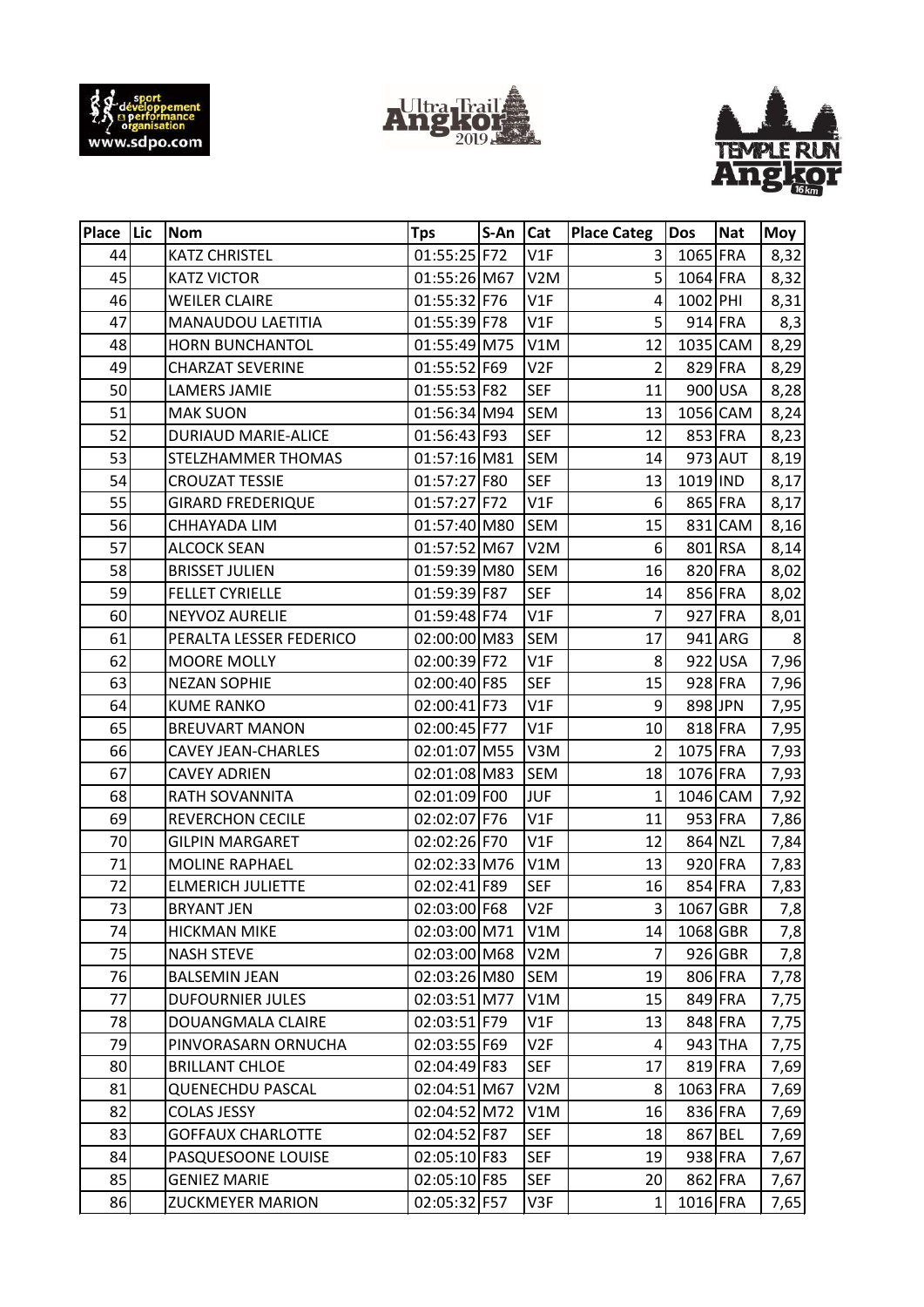





| Place Lic | <b>Nom</b>                      | <b>Tps</b>   | S-An | <b>Cat</b>       | <b>Place Categ</b> | Dos      | <b>Nat</b> | <b>Moy</b>     |
|-----------|---------------------------------|--------------|------|------------------|--------------------|----------|------------|----------------|
| 87        | KOKH VLADYSLAVA                 | 02:05:51 F77 |      | V1F              | 14                 |          | 895 UKR    | 7,63           |
| 88        | YANG VERONIQUE                  | 02:05:52 F85 |      | <b>SEF</b>       | 21                 | 1006 FRA |            | 7,63           |
| 89        | <b>UY SEBASTIEN</b>             | 02:06:09 M87 |      | <b>SEM</b>       | 20                 |          | 989 CAM    | 7,61           |
| 90        | LEDOUX SERVANE                  | 02:07:20 F81 |      | <b>SEF</b>       | 22                 |          | 905 FRA    | 7,54           |
| 91        | ROUGEMAILLE STEPHANIE           | 02:07:21 F74 |      | V1F              | 15                 |          | 956 FRA    | 7,54           |
| 92        | ETCHEVERRY NATHALIE             | 02:07:32 F68 |      | V <sub>2F</sub>  | 5                  |          | 855 FRA    | 7,53           |
| 93        | <b>HOR KIRIVUTH</b>             | 02:07:49 M82 |      | <b>SEM</b>       | 21                 |          | 877 CAM    | 7,51           |
| 94        | <b>SHAW AMANDA</b>              | 02:08:05 F83 |      | <b>SEF</b>       | 23                 |          | 960 AUS    | 7,5            |
| 95        | <b>LAROCK LINDSEY</b>           | 02:08:58 F77 |      | V1F              | 16                 |          | 902 USA    | 7,44           |
| 96        | THLA RATHA                      | 02:09:19 F95 |      | <b>SEF</b>       | 24                 |          | 1040 CAM   | 7,42           |
| 97        | YONGMEI ZHOU                    | 02:09:24 F70 |      | V1F              | 17                 | 1017 CHN |            | 7,42           |
| 98        | <b>CARLSON COREY</b>            | 02:09:55 M81 |      | <b>SEM</b>       | 22                 |          | 824 USA    | 7,39           |
| 99        | <b>BACUS MORGANE</b>            | 02:10:03 F86 |      | <b>SEF</b>       | 25                 |          | 805 FRA    | 7,38           |
| 100       | <b>GILPIN BRENT</b>             | 02:10:09 M69 |      | V <sub>2</sub> M | 9                  |          | 863 NZL    | 7,38           |
| 101       | <b>BOISSERIE YOANN</b>          | 02:10:42 M81 |      | <b>SEM</b>       | 23                 |          | 813 FRA    | 7,35           |
| 102       | <b>UON MAKARA</b>               | 02:10:49 M83 |      | <b>SEM</b>       | 24                 |          | 987 CAM    | 7,34           |
| 103       | <b>CHEA MENG EANG</b>           | 02:10:51 M74 |      | V1M              | 17                 |          | 830 CAM    | 7,34           |
| 104       | <b>BERTHAULT EMMANUELLE</b>     | 02:12:38 F69 |      | V <sub>2F</sub>  | 6                  |          | 809 FRA    | 7,24           |
| 105       | <b>BIRLING VINCENT</b>          | 02:13:05 M70 |      | V1M              | 18                 |          | 811 FRA    | 7,21           |
| 106       | <b>SIX SOPHIE</b>               | 02:13:13 F85 |      | <b>SEF</b>       | 26                 |          | 963 FRA    | 7,21           |
| 107       | <b>GUERRE ELVIRE</b>            | 02:13:13 F82 |      | <b>SEF</b>       | 27                 |          | 870 FRA    | 7,21           |
| 108       | DELEVAUX NATHALIE               | 02:14:22 F73 |      | V1F              | 18                 |          | 842 FRA    | 7,14           |
| 109       | <b>GUILLAUME ALEXANDRA</b>      | 02:14:38 F78 |      | V1F              | 19                 |          | 871 FRA    | 7,13           |
| 110       | <b>NGUYEN HUNG</b>              | 02:14:42 M92 |      | <b>SEM</b>       | 25                 | 1024     |            | 7,13           |
| 111       | <b>WOJTASZEK CHRISTINE</b>      | 02:14:44 F66 |      | V <sub>2F</sub>  | 7                  | 1003 FRA |            | 7,13           |
| 112       | <b>GUTTON VALERIE</b>           | 02:15:46 F70 |      | V1F              | 20                 |          | 872 FRA    | 7,07           |
| 113       | <b>DUNAND CLEMENCE</b>          | 02:15:49 F79 |      | V1F              | 21                 |          | 850 FRA    | 7,07           |
| 114       | ALSBERG ALVIN MARIKA            | 02:15:59 F80 |      | <b>SEF</b>       | 28                 |          | 802 SWE    | 7,06           |
| 115       | <b>KHO WEI MIN</b>              | 02:16:00 M73 |      | V1M              | 19                 | 891 SIN  |            | 7,06           |
| 116       | PAREIN EULALIE                  | 02:16:57 F64 |      | V2F              | 8                  |          | 936 FRA    | 7,01           |
| 117       | YU RACHEL                       | 02:17:00 F73 |      | V1F              | 22                 | 1010 SIN |            | 7,01           |
| 118       | <b>SANDRE AURELIE</b>           | 02:17:09 F71 |      | V1F              | 23                 |          | 958 FRA    | $\overline{7}$ |
| 119       | <b>VILLET FRANCK</b>            | 02:17:27 M71 |      | V1M              | 20                 |          | 998 FRA    | 6,98           |
| 120       | <b>KOY PONLORK</b>              | 02:17:35 M81 |      | <b>SEM</b>       | 26                 |          | 897 CAM    | 6,98           |
| 121       | RENAUX JESSICA                  | 02:18:04 F82 |      | <b>SEF</b>       | 29                 |          | $951$ FRA  | 6,95           |
| 122       | <b>USANDIVARAS TRUNINGER SE</b> | 02:18:31 M84 |      | <b>SEM</b>       | 27                 |          | 988 ARG    | 6,93           |
| 123       | <b>GARNER SARAH</b>             | 02:18:45 F74 |      | V1F              | 24                 |          | 860 USA    | 6,92           |
| 124       | <b>JOLY GENEVIEVE</b>           | 02:18:49 F81 |      | <b>SEF</b>       | 30                 |          | 886 CAN    | 6,92           |
| 125       | <b>PHON LAKORN</b>              | 02:19:43 M99 |      | <b>ESM</b>       | 1                  |          | 1052 CAM   | 6,87           |
| 126       | <b>CHEY VERN</b>                | 02:19:53 M01 |      | <b>JUM</b>       | 2                  |          | 1050 CAM   | 6,86           |
| 127       | <b>HAUN HAN</b>                 | 02:19:55 M99 |      | <b>ESM</b>       | $\overline{2}$     | 1043 CAM |            | 6,86           |
| 128       | <b>COOPER STINE</b>             | 02:20:27 F81 |      | <b>SEF</b>       | 31                 |          | 838 DEN    | 6,84           |
| 129       | TAN CHONG HIEN                  | 02:20:32 M73 |      | V1M              | 21                 |          | 979 MAS    | 6,83           |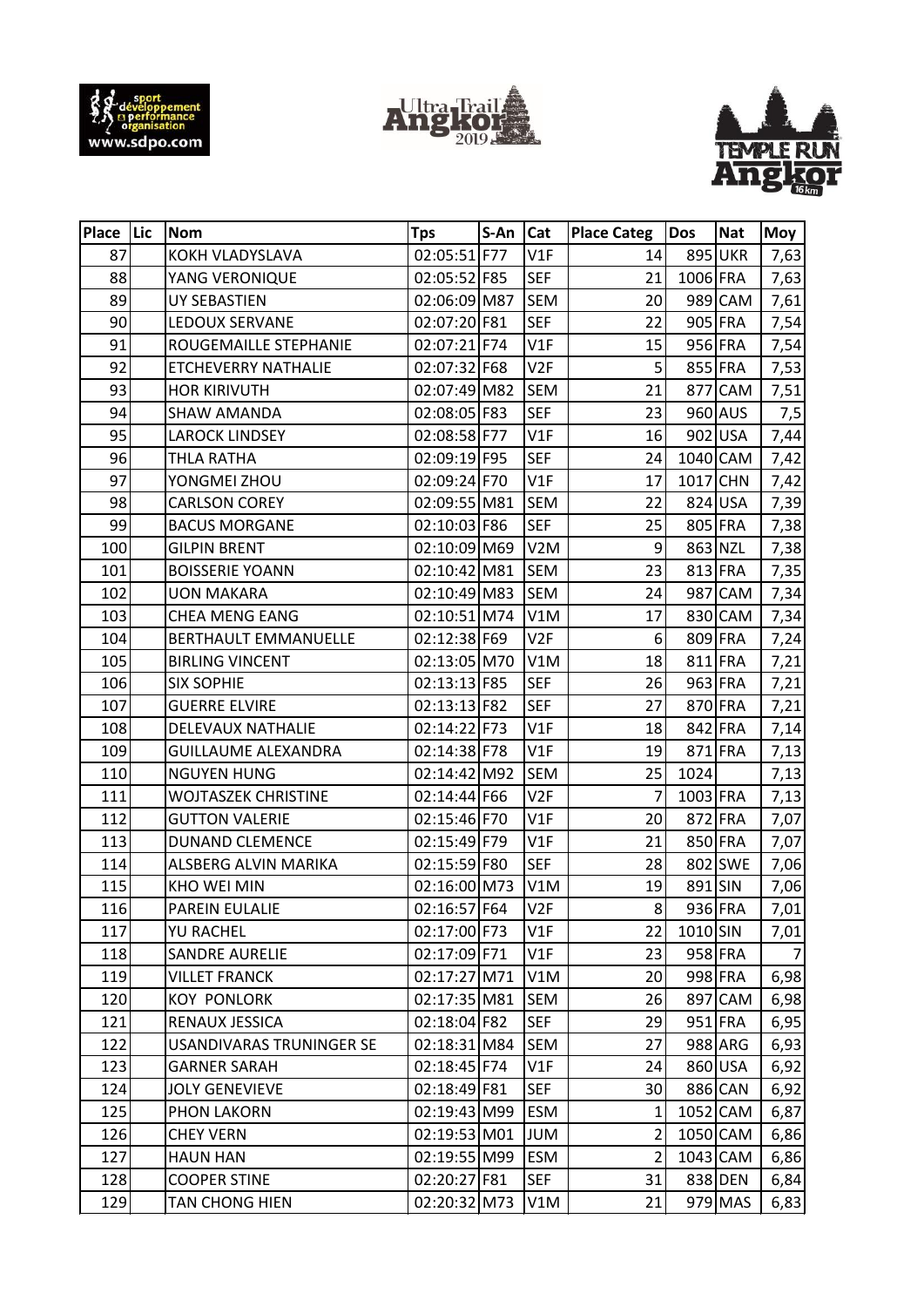





| Place Lic | Nom                        | <b>Tps</b>   | S-An Cat |                  | <b>Place Categ</b> | Dos      | <b>Nat</b> | <b>Moy</b> |
|-----------|----------------------------|--------------|----------|------------------|--------------------|----------|------------|------------|
| 130       | <b>BEAN LINDSEY</b>        | 02:21:18 F78 |          | V1F              | 25                 |          | 807 USA    | 6,79       |
| 131       | BLAS RUBEN ALEJANDRO       | 02:21:18 M70 |          | V1M              | 22                 |          | 812 ARG    | 6,79       |
| 132       | NIKLASSON MALIN            | 02:21:49 F71 |          | V1F              | 26                 |          | 931 SWE    | 6,77       |
| 133       | PELISSIER GERALDINE        | 02:23:17 F77 |          | V1F              | 27                 |          | 940 FRA    | 6,7        |
| 134       | DE ROBILLARD CELINE        | 02:23:34 F74 |          | V1F              | 28                 |          | 841 FRA    | 6,69       |
| 135       | <b>WEEKES RACHEL</b>       | 02:23:53 F80 |          | <b>SEF</b>       | 32                 | 1001 AUS |            | 6,67       |
| 136       | VASQUEZ GOMEZ DIEGO        | 02:24:11 M92 |          | <b>SEM</b>       | 28                 |          | 1023 MEX   | 6,66       |
| 137       | <b>MATHIE IAN</b>          | 02:24:53 M71 |          | V1M              | 23                 |          | 915 GBR    | 6,63       |
| 138       | DOMMEE EP.CARA AGNES, MA   | 02:25:17 F66 |          | V <sub>2F</sub>  | 9                  |          | 847 FRA    | 6,61       |
| 139       | <b>TURNOCK BRETT</b>       | 02:26:03 M70 |          | V1M              | 24                 |          | 986 RSA    | 6,57       |
| 140       | PRAK SAVOEUN               | 02:27:45 M79 |          | V1M              | 25                 |          | 948 CAM    | 6,5        |
| 141       | <b>SIN SELA</b>            | 02:27:46 F80 |          | <b>SEF</b>       | 33                 |          | 962 CAM    | 6,5        |
| 142       | LEE KOK YUEN               | 02:28:44 M72 |          | V1M              | 26                 |          | 1034 MAS   | 6,45       |
| 143       | <b>MEI XIAOHAN</b>         | 02:32:02 M86 |          | <b>SEM</b>       | 29                 |          | 916 CHN    | 6,31       |
| 144       | <b>WONGPONG SIRIKAMOL</b>  | 02:32:10 F74 |          | V1F              | 29                 | 1004 THA |            | 6,31       |
| 145       | <b>CHUN HAPIN</b>          | 02:32:18 F80 |          | <b>SEF</b>       | 34                 | 1057 THA |            | 6,3        |
| 146       | <b>MESSINET JULIE</b>      | 02:32:29 F96 |          | <b>SEF</b>       | 35                 |          | 800 FRA    | 6,3        |
| 147       | <b>MENZHULIN YOURI</b>     | 02:32:32 M90 |          | <b>SEM</b>       | 30                 |          | 917 FRA    | 6,29       |
| 148       | <b>MOORE MARY</b>          | 02:32:57 F82 |          | <b>SEF</b>       | 36                 | 1018     |            | 6,28       |
| 149       | <b>VEROTTE SOLENE</b>      | 02:33:34 F82 |          | <b>SEF</b>       | 37                 |          | 995 FRA    | 6,25       |
| 150       | <b>SUSAY GERALDINE</b>     | 02:33:45 F73 |          | V1F              | 30                 | 976 SIN  |            | 6,24       |
| 151       | YANG XIA                   | 02:35:26 F87 |          | <b>SEF</b>       | 38                 | 1007 CHN |            | 6,18       |
| 152       | <b>VILLET AMELIE</b>       | 02:35:26 F74 |          | V1F              | 31                 |          | 997 FRA    | 6,18       |
| 153       | <b>NABO ULRICK</b>         | 02:35:46 M98 |          | <b>ESM</b>       | 3                  |          | 925 FRA    | 6,16       |
| 154       | RALLOTS YASMINA            | 02:35:46 F90 |          | <b>SEF</b>       | 39                 |          | 839 FRA    | 6,16       |
| 155       | WANG KUN                   | 02:36:10 F86 |          | <b>SEF</b>       | 40                 | 1000 CHN |            | 6,15       |
| 156       | HU XIN                     | 02:36:14 F85 |          | <b>SEF</b>       | 41                 |          | 878 CHN    | 6,14       |
| 157       | <b>KEOMANYVONG OLIVIER</b> | 02:36:24 M71 |          | V1M              | 27                 |          | 889 FRA    | 6,14       |
| 158       | LE GOFF-NICOLI TROIA ARM   | 02:36:24 F72 |          | V1F              | 32                 |          | 904 FRA    | 6,14       |
| 159       | <b>TROIA PHILIPPE</b>      | 02:36:24 M66 |          | V <sub>2</sub> M | 10 <sup>1</sup>    |          | 985 FRA    | 6,14       |
| 160       | <b>KEOMANYVONG SARAH</b>   | 02:36:25 F70 |          | V1F              | 33                 |          | 890 FRA    | 6,14       |
| 161       | <b>LYON BRETT</b>          | 02:37:03 M72 |          | V1M              | 28                 |          | 909 USA    | 6,11       |
| 162       | DE PLACE EMMANUEL          | 02:37:03 M72 |          | V1M              | 29                 |          | 840 FRA    | 6,11       |
| 163       | <b>MORGAN PAULA</b>        | 02:37:03 F73 |          | V1F              | 34                 |          | 923 USA    | 6,11       |
| 164       | PARIS ISABELLE             | 02:39:51 F67 |          | V2F              | 10                 |          | 937 FRA    | 6,01       |
| 165       | <b>HUET JULIANE</b>        | 02:39:52 F73 |          | V1F              | 35                 |          | 879 FRA    | 6,01       |
| 166       | TAO CHUNBO                 | 02:40:35 F71 |          | V1F              | 36                 |          | 980 CHN    | 5,98       |
| 167       | WAAGENSEN PETER            | 02:40:44 M71 |          | V1M              | 30                 |          | 999 DEN    | 5,97       |
| 168       | KOH BEE BEE                | 02:41:05 F73 |          | V1F              | 37                 | 1069 SIN |            | 5,96       |
| 169       | <b>GROVER TULSI</b>        | 02:41:05 M80 |          | <b>SEM</b>       | 31                 |          | 869 IND    | 5,96       |
| 170       | <b>CHENG SOKLEAPH</b>      | 02:42:01 F88 |          | <b>SEF</b>       | 42                 |          | 1073 CAM   | 5,93       |
| 171       | <b>LAURENT KIM</b>         | 02:43:34 F86 |          | <b>SEF</b>       | 43                 |          | 903 FRA    | 5,87       |
| 172       | LIM SWEE POH               | 02:44:16 F66 |          | V2F              | 11                 |          | 908 MAS    | 5,84       |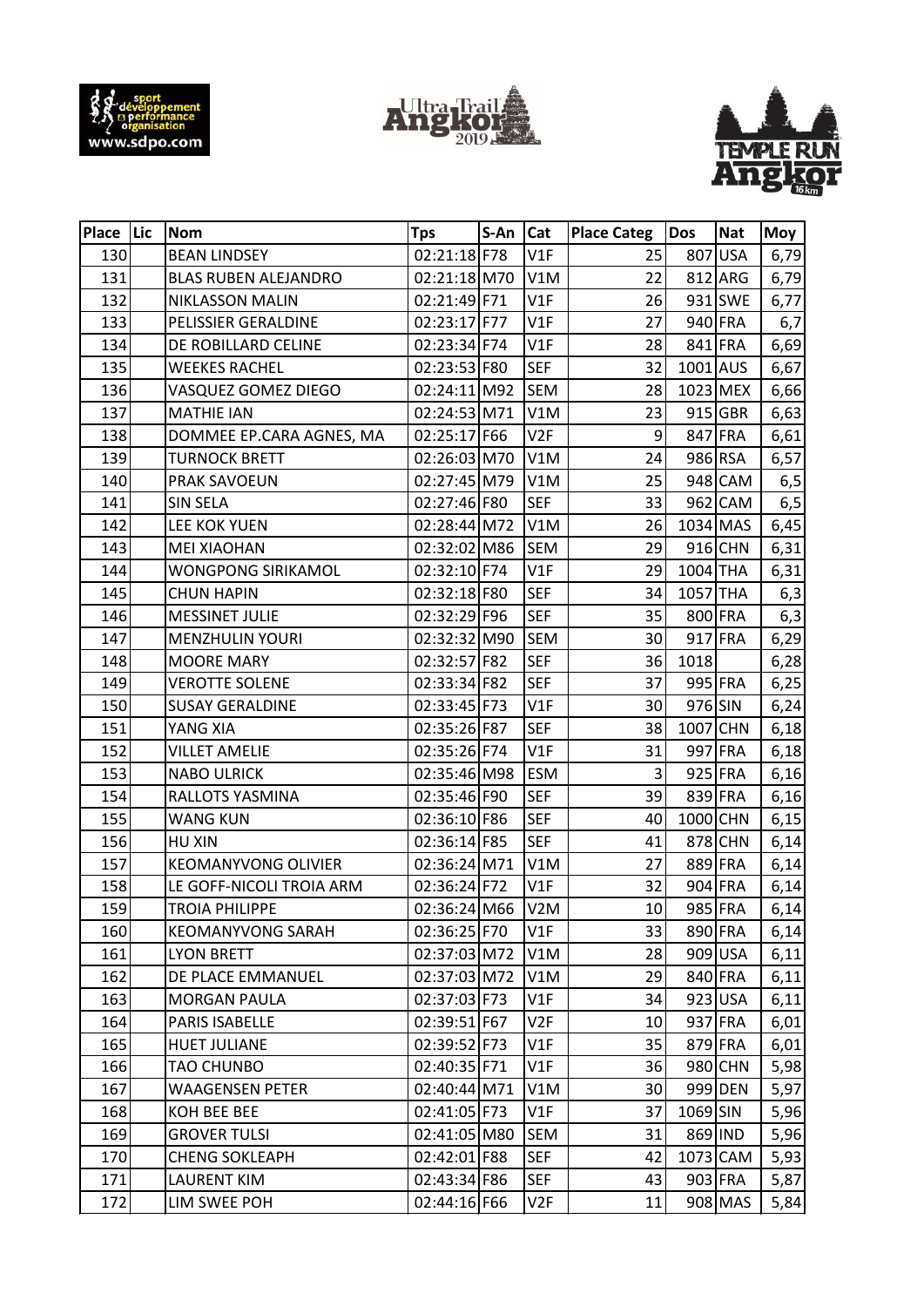





| Place Lic | <b>Nom</b>               | <b>Tps</b>   | S-An | <b>Cat</b>       | <b>Place Categ</b> | Dos      | <b>Nat</b> | Moy  |
|-----------|--------------------------|--------------|------|------------------|--------------------|----------|------------|------|
| 173       | LIM DEBBIE               | 02:44:25 F84 |      | <b>SEF</b>       | 44                 | 1020     |            | 5,84 |
| 174       | LEE WAI POET             | 02:45:15 F73 |      | V1F              | 38                 |          | 906 MAS    | 5,81 |
| 175       | <b>CHENG BOREY</b>       | 02:45:26 M99 |      | <b>ESM</b>       | 4                  |          | 1074 CAM   | 5,8  |
| 176       | <b>CLEMENCON GAELLE</b>  | 02:45:51 F81 |      | <b>SEF</b>       | 45                 |          | 833 FRA    | 5,79 |
| 177       | <b>TA SONAKRY</b>        | 02:47:08 M86 |      | <b>SEM</b>       | 32                 |          | 977 CAM    | 5,74 |
| 178       | <b>HEM BORA</b>          | 02:47:14 M81 |      | <b>SEM</b>       | 33                 |          | 875 CAM    | 5,74 |
| 179       | <b>VANGELISTI LYDIE</b>  | 02:50:13 F84 |      | <b>SEF</b>       | 46                 |          | 993 FRA    | 5,64 |
| 180       | <b>BURNET ELISABETH</b>  | 02:50:33 F49 |      | V <sub>4F</sub>  | $\mathbf{1}$       | 1058 FRA |            | 5,63 |
| 181       | <b>VANGELISTI JULIEN</b> | 02:50:38 M81 |      | <b>SEM</b>       | 34                 |          | 992 FRA    | 5,63 |
| 182       | <b>CHANTY SOTHY</b>      | 02:50:39 M81 |      | <b>SEM</b>       | 35                 |          | 828 CAM    | 5,63 |
| 183       | PASTRANA ANA MARIA       | 02:50:44 F76 |      | V1F              | 39                 | 939 PHI  |            | 5,62 |
| 184       | <b>OTAYEK GUY</b>        | 02:51:31 M67 |      | V <sub>2</sub> M | 11                 | 1072     |            | 5,6  |
| 185       | <b>KAROLYI JUDIT</b>     | 02:52:09 F78 |      | V1F              | 40                 |          | 888 HUN    | 5,58 |
| 186       | <b>BRITZ OLIVIER</b>     | 02:52:13 M76 |      | V1M              | 31                 | 1033 FRA |            | 5,57 |
| 187       | KONGSUWAN DUANGRAT       | 02:52:58 F74 |      | V1F              | 41                 |          | 896 THA    | 5,55 |
| 188       | TRAN LINH                | 02:52:59 F82 |      | <b>SEF</b>       | 47                 | 983 VIE  |            | 5,55 |
| 189       | JEDSADAWAT NAPAPHAT      | 02:52:59 F72 |      | V1F              | 42                 |          | 884 THA    | 5,55 |
| 190       | <b>VI TRAN</b>           | 02:53:00 F87 |      | <b>SEF</b>       | 48                 | 996 VIE  |            | 5,55 |
| 191       | PORTOLEAU EP GERBERON GA | 02:57:28 F80 |      | <b>SEF</b>       | 49                 |          | 946 FRA    | 5,41 |
| 192       | <b>CHCHON CHAI</b>       | 03:01:55 M98 |      | <b>ESM</b>       | 5                  |          | 1051 CAM   | 5,28 |
| 193       | CHUA FANG LIM AMY        | 03:02:48 F79 |      | V1F              | 43                 |          | 832 MAS    | 5,25 |
| 194       | <b>TRAN NHI</b>          | 03:02:55 F91 |      | <b>SEF</b>       | 50                 | 1022 VIE |            | 5,25 |
| 195       | HAKIMA JEHANNE           | 03:03:03 F77 |      | V1F              | 44                 | 1070     |            | 5,24 |
| 196       | <b>OTAYEK NADA</b>       | 03:03:03 F69 |      | V <sub>2F</sub>  | 12                 | 1071     |            | 5,24 |
| 197       | <b>ZUCKMEYER ERIC</b>    | 03:05:21 M56 |      | V3M              | 3                  | 1015 FRA |            | 5,18 |
| 198       | <b>KAI YEKLY</b>         | 03:05:58 F92 |      | <b>SEF</b>       | 51                 |          | 1032 CAM   | 5,16 |
| 199       | <b>BOVE LAURENCE</b>     | 03:06:08 F60 |      | V <sub>2F</sub>  | 13                 |          | 816 FRA    | 5,16 |
| 200       | PISPUECHPUN JUTHAMAS     | 03:06:22 F77 |      | V1F              | 45                 |          | 944 THA    | 5,15 |
| 201       | PARAISO DEBORAH          | 03:06:57 F81 |      | <b>SEF</b>       | 52                 |          | 935 PHI    | 5,14 |
| 202       | <b>BRANDT CARSTEN</b>    | 03:08:25 M69 |      | V2M              | 12                 |          | 817 DEN    | 5,1  |
| 203       | <b>THAI SOKUN</b>        | 03:14:22 M75 |      | V1M              | 32                 | 1061 VIE |            | 4,94 |
| 204       | <b>FOUILLARD NICOLAS</b> | 03:18:51 M82 |      | <b>SEM</b>       | 36                 | 1077 FRA |            | 4,83 |
| 205       | <b>HY CHANPHEARA</b>     | 03:21:44 M92 |      | <b>SEM</b>       | 37                 |          | 882 CAM    | 4,76 |
| 206       | PHY PHEARA               | 03:21:57 M75 |      | V1M              | 33                 |          | 1036 CAM   | 4,75 |
| 207       | <b>MOISSON TEDDY</b>     | 03:23:48 M99 |      | ESM              | 6                  |          | 919 FRA    | 4,71 |
| 208       | <b>SIMINE OLIVIER</b>    | 03:23:50 M99 |      | ESM              | 7                  |          | 961 FRA    | 4,71 |
| 209       | <b>AUDRAIN LAURETTE</b>  | 03:24:15 F53 |      | V3F              | $\overline{2}$     |          | 804 FRA    | 4,7  |
| 210       | PALLUT JEAN-PIERRE       | 03:24:24 M50 |      | V3M              | 4                  |          | 933 FRA    | 4,7  |
| 211       | AMATYAKUL NGAMKAE        | 03:26:37 F93 |      | <b>SEF</b>       | 53                 |          | 803 THA    | 4,65 |
| 212       | JINGJAMIKORN PONGNARONG  | 03:26:39 M95 |      | <b>SEM</b>       | 38                 |          | 885 THA    | 4,65 |
| 213       | <b>NGUYEN QUYEN</b>      | 03:28:07 F95 |      | <b>SEF</b>       | 54                 | 1025 VIE |            | 4,61 |
| 214       | <b>HEANG KIMLENG</b>     | 03:37:13 F98 |      | <b>ESF</b>       | 1                  |          | 1055 CAM   | 4,42 |
| 215       | <b>SOK VANNARA</b>       | 03:47:54 M92 |      | SEM              | 39                 |          | 964 CAM    | 4,21 |